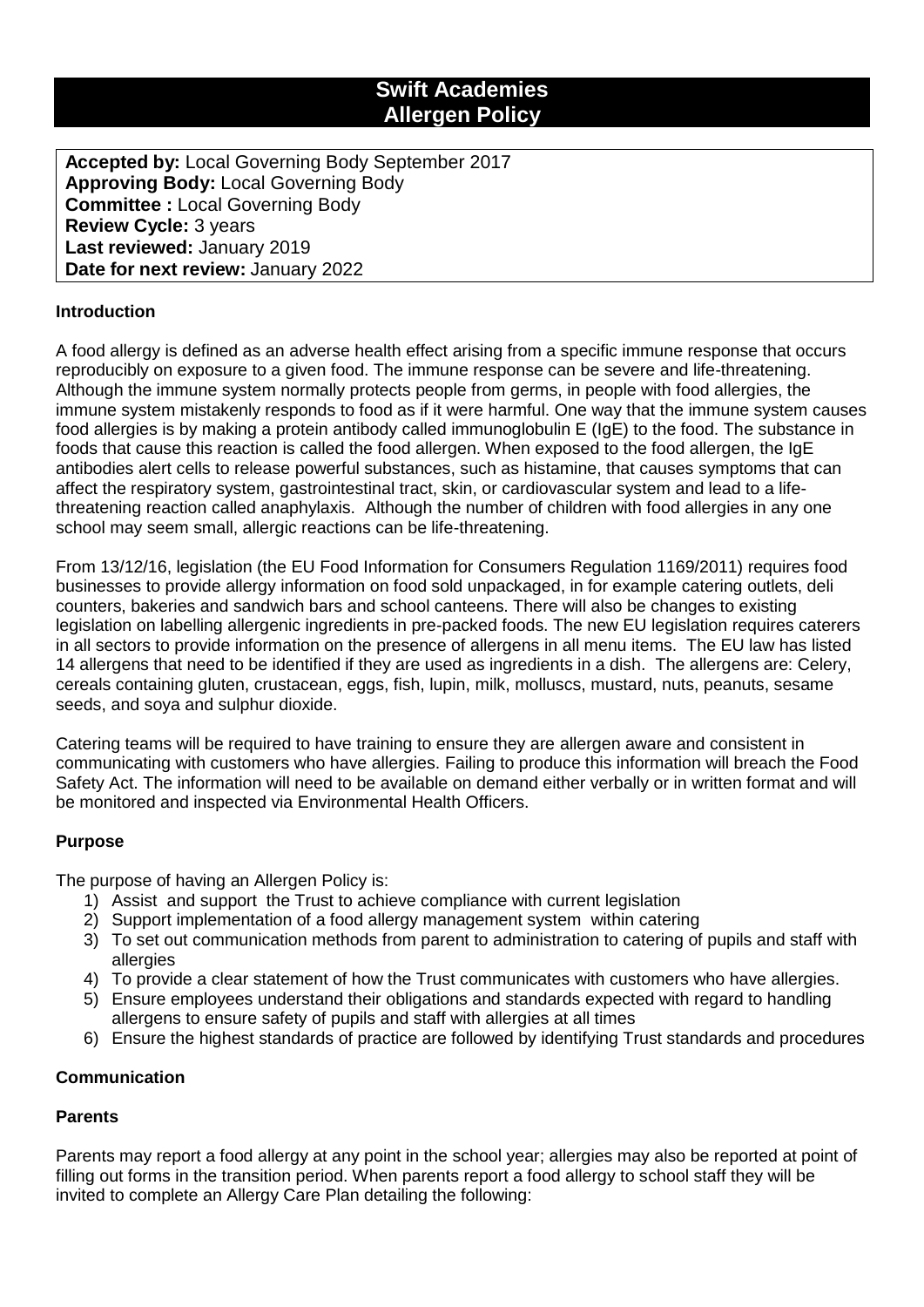• Information about the food allergen, including where possible, a confirmed written diagnosis from the child's doctor or allergist.

• Information about signs and symptoms of the child's possible reactions to known allergens.

• Information about the possible severity of reactions, including any history of prior anaphylaxis (even though anaphylaxis can occur even in children without a history of prior anaphylaxis) and the date of the last known reaction.

• Treatment for responding to a food allergy reaction or emergency, including whether antihistamines or an epinephrine auto-injector should be used.

• Information about other conditions, such as asthma or exercise-induced anaphylaxis that might affect food allergy management.

• Contact information for parents and doctors, including alternate phone numbers in case of an emergency.

Should a special diet need to be provided, a medical evidence letter will be required.

## **Administration**

School administration staff will forward any existing care plans from primary school to the designated member of staff in school who is responsible for pupils with care plans and medical conditions.

When allergies are reported after transition or admission the designated member of staff will prepare an allergy care plan which details the above information (see information under 'parents' section). Care plans will include and confirm whether the pupil has a breakfast/break or lunch food from the school catering department. Care plan will also confirm a 24 hour pre order system to ensure food prepared for pupils with allergies is prepared in a separate area to avoid the risk of cross contamination. Parents and carers of pupils with allergies will be informed that they can make, lunch food choices 24 hours prior to their child eating using the online ordering system.

# **Catering Staff**

Catering departments across the trust will have a photograph in the kitchen displayed where only staff can see which highlights pupils with allergies.

The catering team will document any pre-orders for pupils in the safer food better business diary or a book dedicated to special orders which is in use in the kitchen areas daily, the catering team will liaise with lunchtime staff on a daily basis of any orders for pupils.

It is not a legal requirement to display allergens on the menu, there is a danger here if we do that when a substitute product is sent or a menu item is changed due to a delivery problem the menus are not updated. What is a requirement is that we encourage customers to ask what is in the food if they have an allergy or special diet, to talk to us, this can be achieved by displaying posters and notices within the dining areas.

The catering department will display notices in food service areas encouraging customers with allergies to talk to the team and inform them of allergies. Catering will display notices telling customers allergens may be present in the food prepared on site. On request catering managers will meet with parents to plan a menu specific for their child's needs.

When a pupil has a number of allergies or health related problems linked to food the Catering Manager will request a meeting with parents and or dietician to discuss a plan for pupil to ensure all their needs are met.

## **Control Procedures**

All units follow the Safer Food Better Business HACCP system. Produce is purchased from designated suppliers using agreed products and brands as per recipe. Supplier lists are stored in each catering department across the trust. A photograph is displayed in the kitchen of pupils with food allergies for staff to see daily for easier recognition of pupil. Catering staff have access to the school medical register for upto-date information on pupils with allergies. Staff are trained to refuse any goods on delivery that are split, damaged, dented or in poor condition in line with safer food better business system. Staffs are trained to check deliveries for substitute products that may contain allergens, to check for labels displaying "new improved recipe" in case an allergen has been added.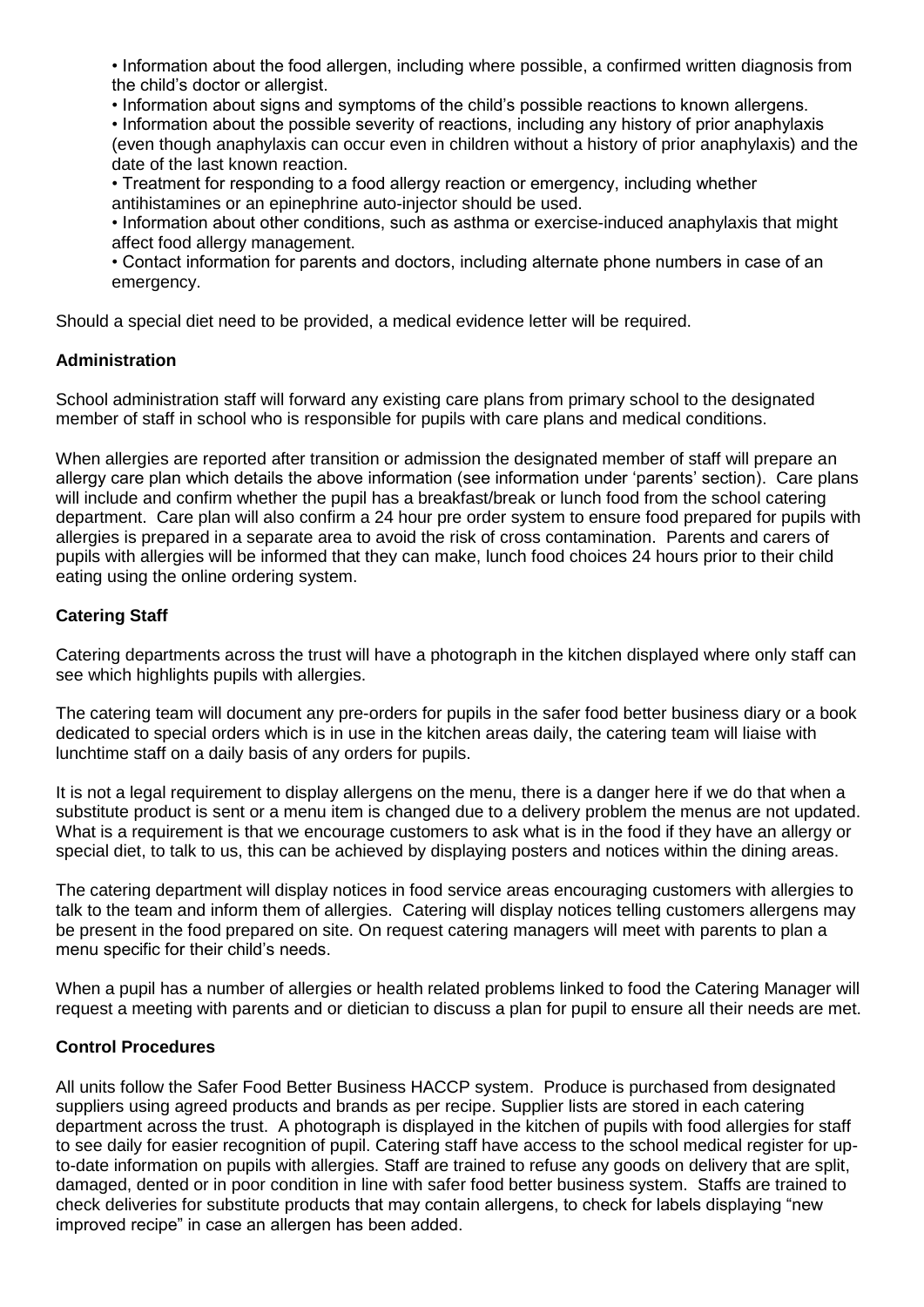Hard copies of recipes that include all menu items prepared on site will be available in all catering departments across the trust. Catering teams will have access to the school medical register for the most up-to-date information on pupils with allergies. Catering departments will have access to the trusts on-line nutritional software where the recipes are stored in case a paper copy is lost or damaged. Catering staffs on each site will have access to suppliers on -line support system to look up products and query ingredients. Catering staff can call all suppliers to request product information a list of these numbers is displayed in all units across the trust.

There are at least 2 staff members in the kitchen with a Level 2 Award in Managing Allergens in Catering. All catering staffs are trained on how to read labels correctly when looking for allergens, how to check recipes for allergens and how to communicate with customers with allergies. A system is in place to prepare meals ordered for customers with allergies in a dedicated area to reduce the risk of cross contamination. Staff are trained not serve foods if they are in any doubt of an allergen being present.

# **Events in School**

Events in school are required to comply with the new legislation this would include events such as: a charity cake sale, garden fete, Christmas lunch for the community, biscuits for production evenings etc. When food for these events is produced in the catering departments a copy of the relevant allergen information will be made available. For an event where pupils or staff or visitors are supplying food they must supply the relevant information to school. A form will be given to the person responsible for the organisation of the event to document what will be sold and what allergens if any are present in the food. This form should be seen before the goods are sold. It is the person responsible for the event to gather this information and to make sure this information is available. If products are bought in ready cooked for an event such as a pack of cakes but are sold loose out of the packaging, the packaging needs to be kept for allergen information for the customers. The school cannot be held responsible for the accuracy of the information from another source this will be highlighted on the form (appendix1). If any departments or visitors require advice on what is required they can contact the schools catering departments. The form after the event should be stored within catering department in case any queries emerge in the weeks after the event. Recommend these records are stored for 3 months.

## **Validation**

School catering departments will be inspected by Environmental Health to confirm that they are compliant with the new legislation. The catering manager in each school kitchen will monitor and observe staff when preparing allergens to confirm they are following correct procedures. The Trust Business Manager will spot check the catering teams to ask what is in dishes to ensure their method of communication is correct. These spot checks will be recorded by the Catering Manager. The Trust Business Manager will conduct termly audits on catering departments that will include allergy management.

# **Breach of Policy**

Any breach of policy will be investigated initially by the Catering Manager. The investigation will identify the circumstances surrounding the breach, a review of operating procedures, staff competency and training.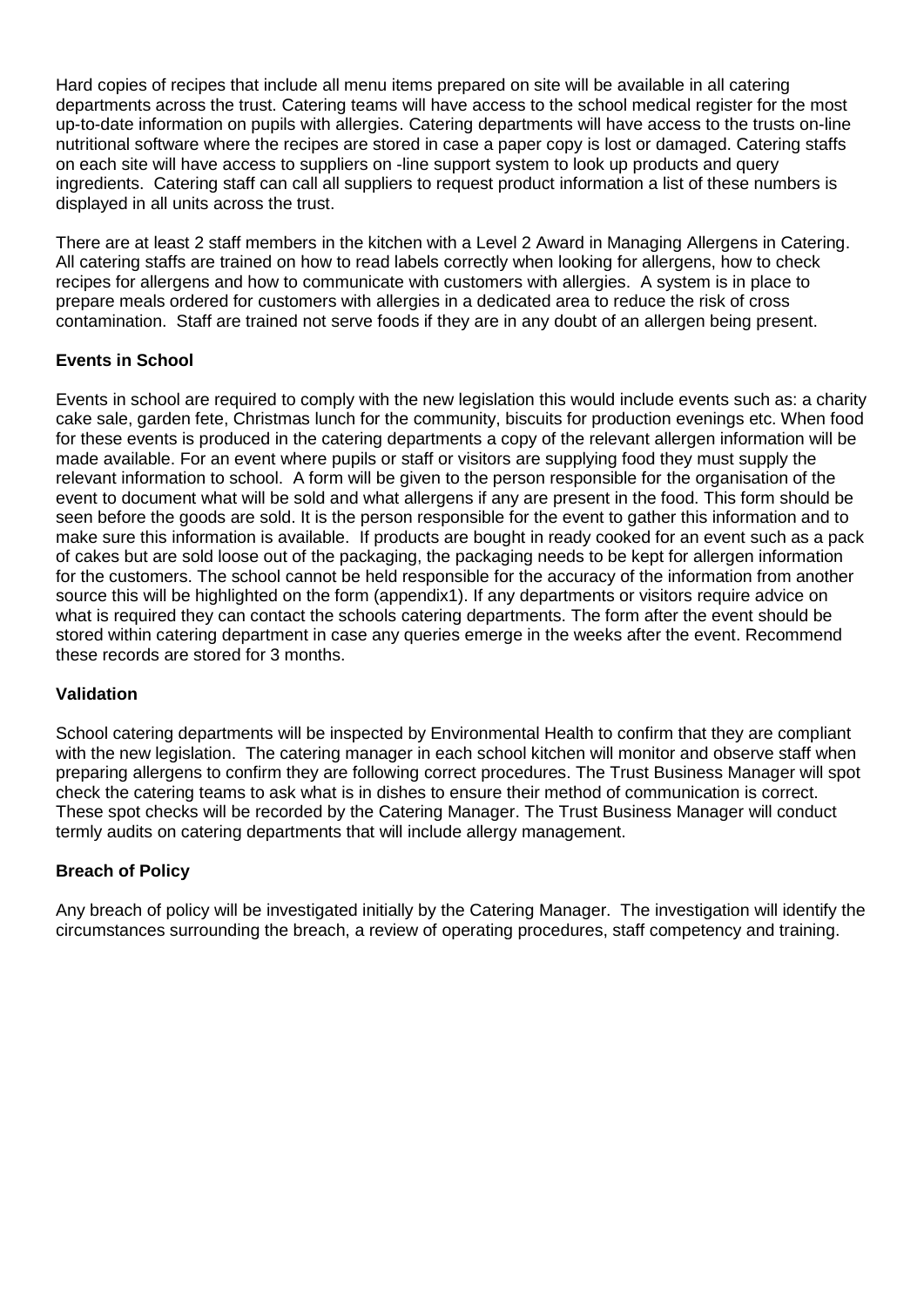**School Event …………………………………………………….**

**Date ………………………………………………………………**

**Person Responsible for event…………………………………..**

**Person cooking/ supplying food for event ………………………………………..**

**Please fill in the allergen details overleaf for any food products on sale or available at the event. Food sold or available that is pre packed with allergen labeling is not required. Food that is sold loose out of packaging is required. This information must be available at all school events, failure to provide this information will result in products not being sold or available at the event.**

**Please note: The Rydal Academy is not responsible for the accuracy of the information of allergens on products prepared outside of the catering department.**